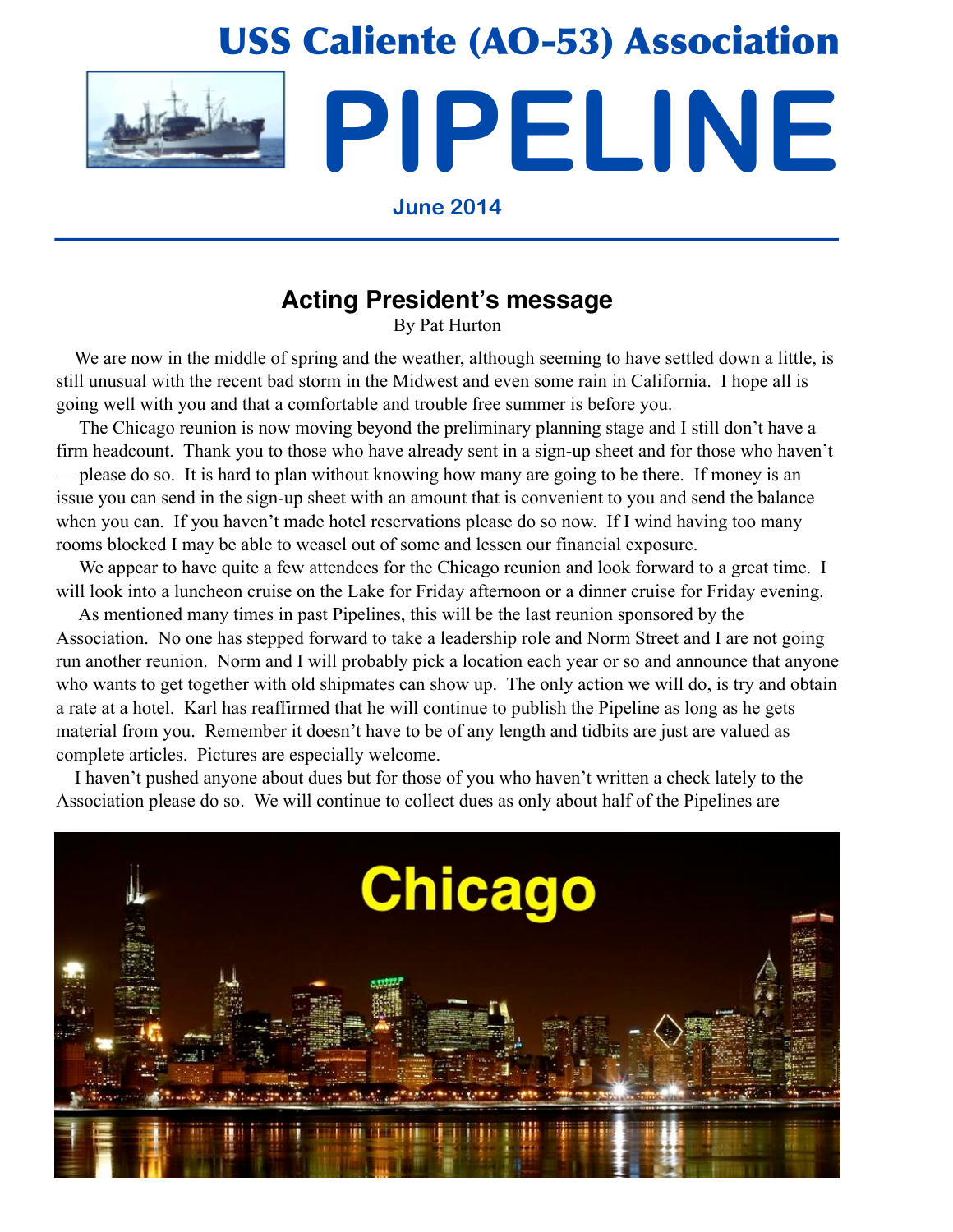delivered by email and we have to cover the printing and mailing costs.

 I want to thank you shipmates and shipmates' children for the very generous donations I have received for the Association. One of the donations requested that I take a specific action at the Chicago reunion and I will do so as requested. I and my fellow shipmates are very grateful to those of you who are able to provide additional monetary support to our Association and do so.

 As I do more planning for the Chicago reunion I will keep you informed. Have a great balance of spring and summer and look forward to seeing all of you who show up in Chicago.

# **Richard Trogan**

 Richard Trogan served as a Pharmacists Mate 3rd Class aboard the Cal in 1945 and 1946 alongside shipmate and fellow pharmacist Joe Benziger. Richard loved the Caliente and his time in the Navy and always talked fondly about the Cal to his son Mike. Richard loved all the ports he visited and even occasionally glanced at some of the girls.

 Richard's training in the Navy gave him the knowledge to be able to set a bone and dress the wound. As a young boy, Mike would frequently get hurt while riding his dirt bike and Richard would show him how to do a butterfly Band-Aid, how to do stitches and how to dress any wound. When Mike would come home bleeding, almost passing out because of the sight of his own



blood, Richard would tell him to "suck it up like a man and take it like a sailor."

Richard was able to assist people for all his life because of his Navy training.

 Mike believes that Richard's time on the Cal where the best years of his youth and is forever grateful for everything his dad passed onto him including the calm demeanor of a pharmacist

mate. Richard was the calm in the storm when blood was flowing. His son Mike says, because of his dad's demeanor and training that, today, he is usually the one to be able to "take command" when someone gets scraped or cut.



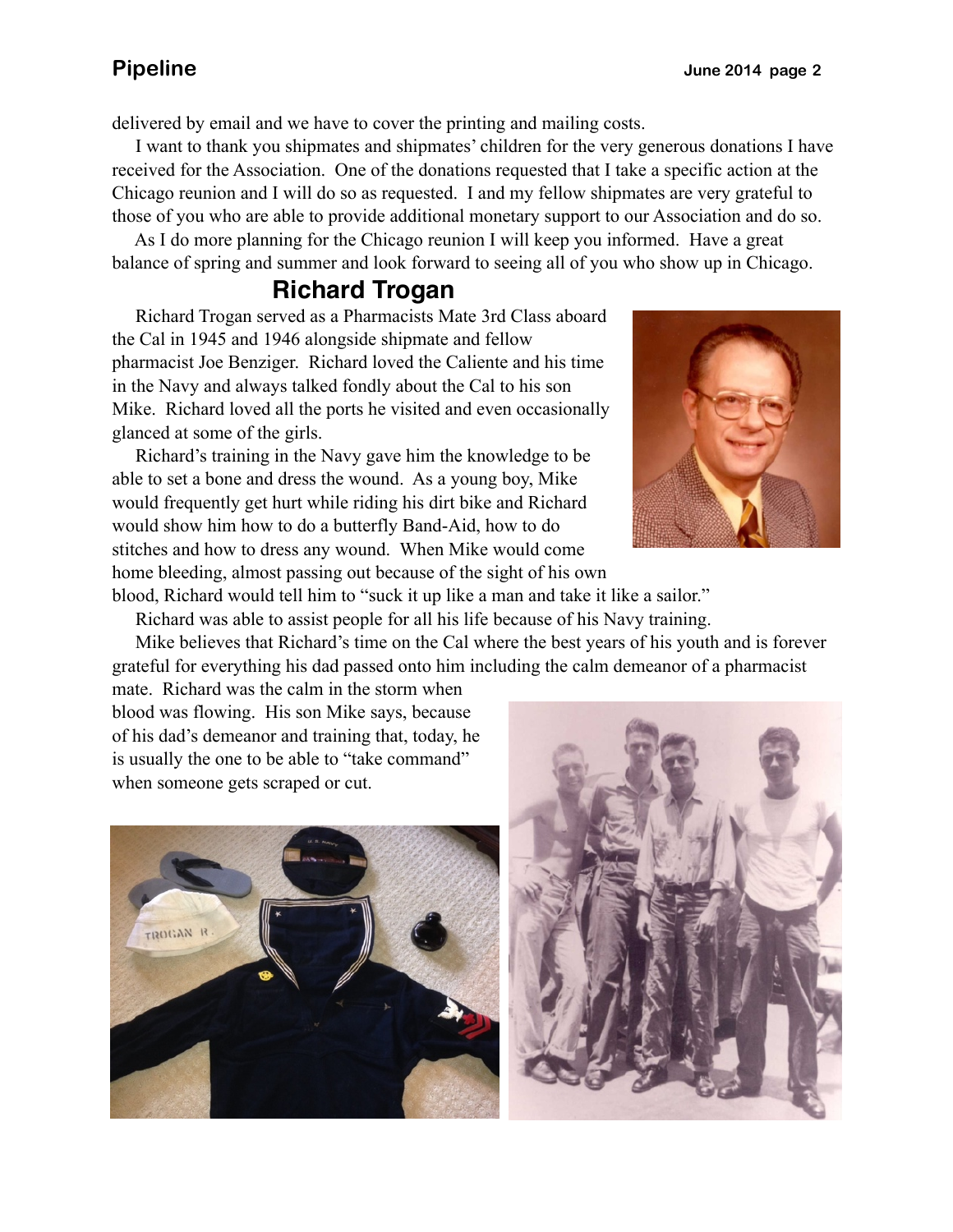Richard passed away 12 Nov. 1900. In addition to the memories of his dad, Richard's uniform and cap are some of Mike's valued possessions. The most treasured memento is the flag that covered his dad's coffin when Mike, his brother and his sister laid him to rest. Seeing the flag reminds Mike of how proud his dad was to serve his country.

# **Taps**

 Dennis Earl Grenz of Bismarck, ND, died 23 Feb 2014 following a battle with cancer. Dennis served on the Caliente from 1965 to 1966 as an EN2. Born 22 May 1942, Dennis returned to North Dakota after his Navy service and eventually entered the automobile business. He retired as service manager of Parkway Ford in Dickinson in 2009. He is survived by his three children, Greg Grenze of Fargo, ND; Amanda (Chase) Gunwall of Bismarck; and Scott (Sarah) Kaelberer of Post Falls, Idaho.

 John F. Hanrahan of Cranston, RI, died 2 Oct 2013. Jack served on the Caliente from 1951 to 1954 as a RDM3. Several of Jack's pictures from his time on the Cal have been published in past Pipelines. Born 16 Nov 1925, Jack is survived by his wife Elena.

 Antonio Benitez Pallera died 18 March 2014 at home in Long Beach, Calif. Born 14 Feb 1929 in the Philippines, Antonio served in the U.S. Navy for 20 years including on the Caliente from 1960 to 1962 as a BT3. He retired as BT1. After his discharge, he continued to work on the naval base for another 20 years as a patrolman. He is survived by his wife, Julita; children Leilani



USS Caliente Association President: Vacant Vice President: vacant Treasurer: Pat Hurton Pipeline Editor: Karl Seitz



 The Pipeline is the official quarterly newsletter of the USS Caliente Association. It is a place to share your memories and pictures. Please send them via e-mail to seitzao53@gmail.com or by regular mail to Karl Seitz, 1212 30th St. South, Birmingham, AL 35205-1910.

 Association dues are \$10 per year due Jan. 1, payable by Jan. 15. Checks should be made out to The USS Caliente Association and mailed to treasurer Pat Hurton, 156 Greenfield Drive, Chico, CA 95973-0185.

Masthead picture of USS Caliente (AO-53) used with permission of Dan Davis.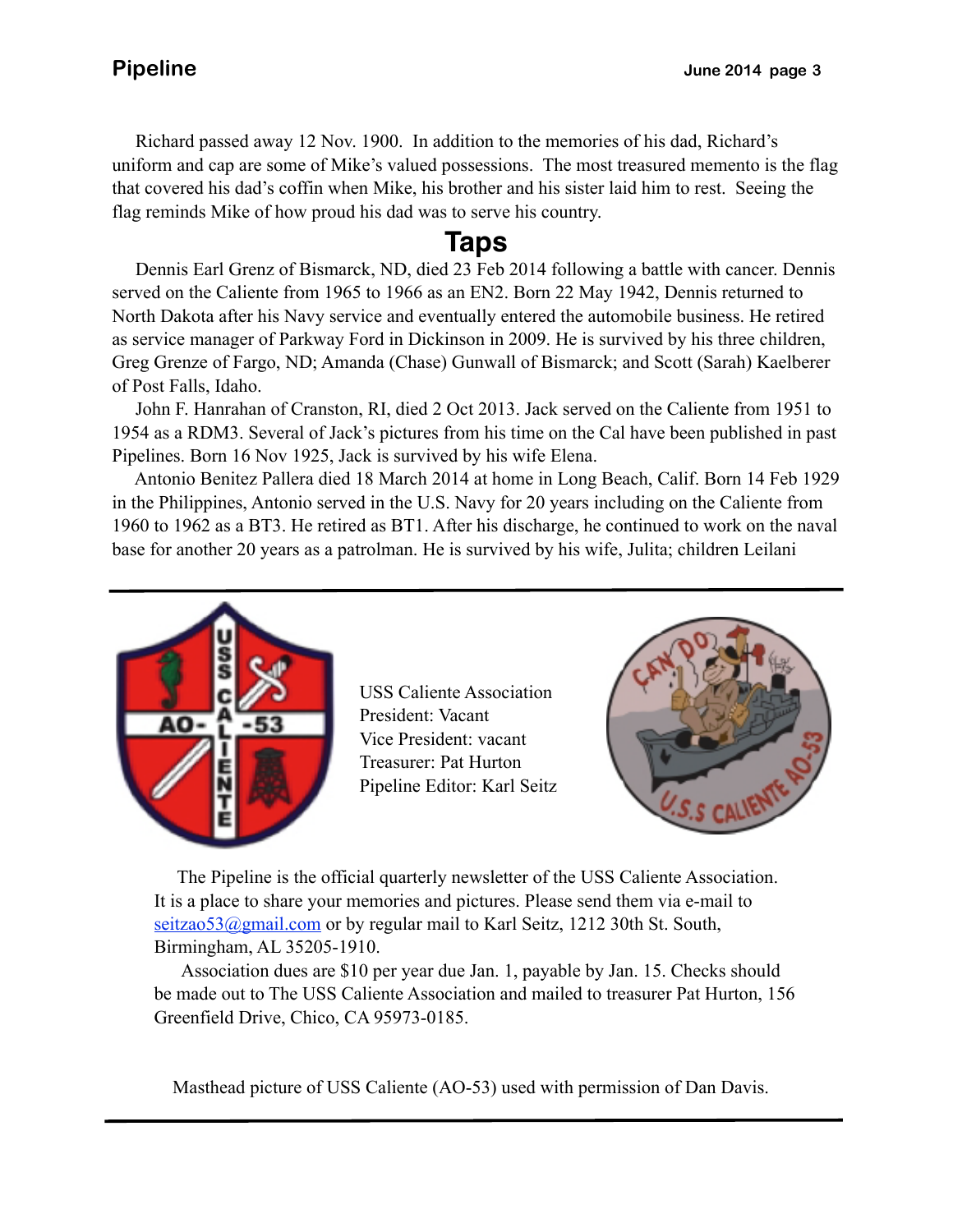(George) Sullivan, Lolette (Frank) Stevi and Michael (Renee) Pallera and by six grandchildren.

 René Pellet of Gilroy, Calif., died 15 Feb 2014. René served on the Caliente in 1956 as an ET2. He contributed an essay and pictures to the December 2013 Pipeline in addition to earlier contributions. Born 7 July 1930 in Wyoming, René taught biology at San Jose (Calif) High School for 31 years. He is survived by his wife, Delean; daughters, Lorie, Rochelle and Celeste, son-in-laws, Willis and Nick and seven grandsons, who carried his coffin after the military funeral.



Delean Pellet receives flag from husband's coffin.

# **Editor's message**

By Karl Seitz

 As most of you know, I'm a retired newspaper man, which has been good experience for being editor of the Pipeline. However, I also have a hobby, genealogy, that is proving equally useful.

 A case in point is found in the obituaries in this issue. Pat Hurton was informed of a death and passed along the information he was given. What neither of us knew was that a man with the same name had died within a few days of our shipmate. If genealogy research had not taught me about the too frequent errors of confusing people with the same name, I might not have realized I had gathered information about the wrong person in preparing the Taps entry. Fortunately, the discovery was made before the Pipeline was finished.

 Speaking of obituaries. As you may have noticed, we do not always have complete information about some shipmates who have died or the news appears many months, even years, after the death. This is because we don't receive more complete information in a timely fashion. The deceased's survivors may not know about the Pipeline. I don't know the Pipeline is no longer beining received by the shipmate until one is returned by the postal service, usually months after the death. In the case of e-mail delivery, I might get a bounce message, but the reason is not known without further research and again, the bounce may not happen until months have passed..

 The longer it is between the time a death occurs and I find out, the more difficult it is to find information because of the varied times newspapers leave obituaries on line. And the avenue of

# facebook signal point

A reminder if you are on Facebook, Jack Hughes has created a Facebook group for former crew members of the USS Caliente (AO-53) and their families.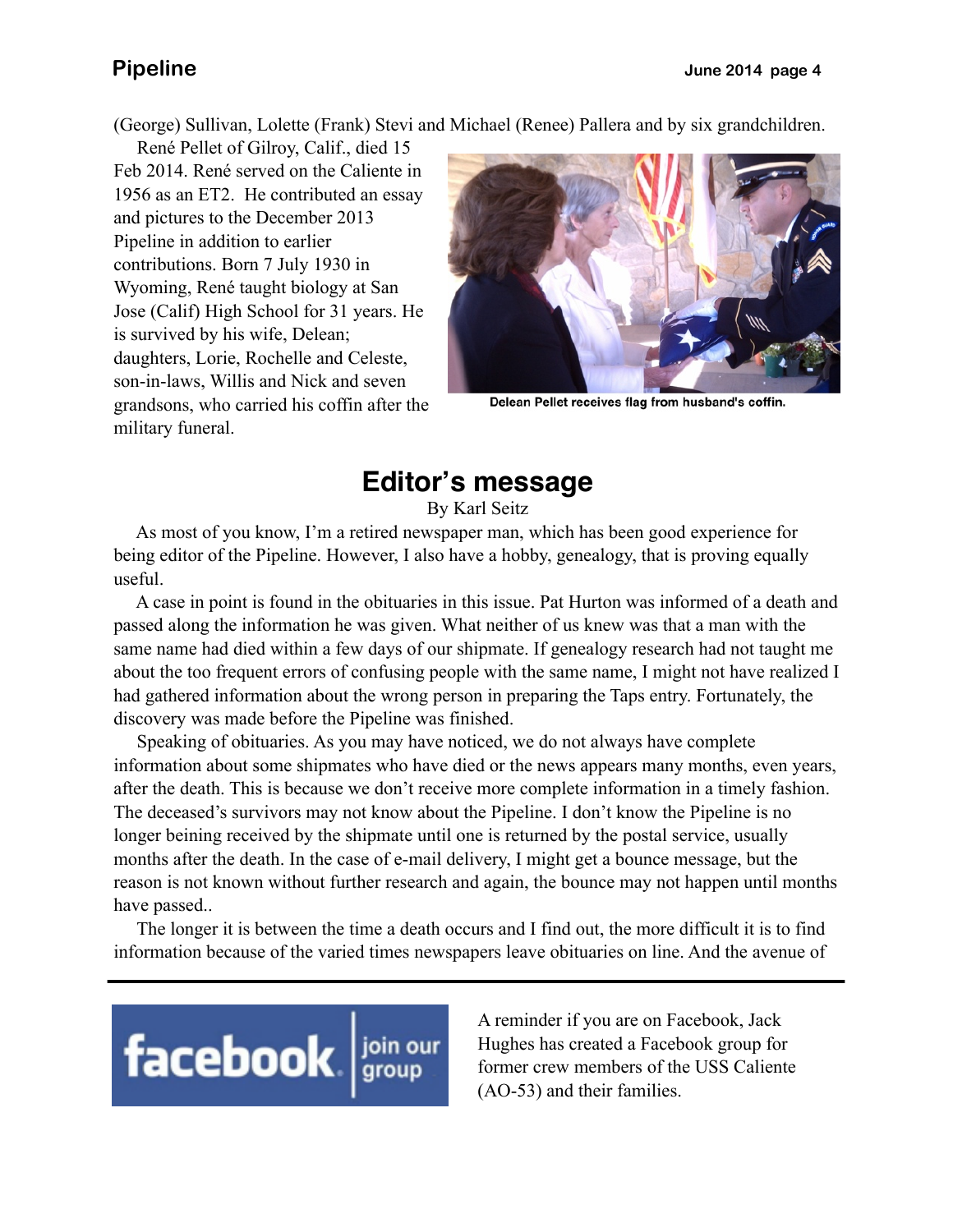contact with relatives is broken by the time the bounce or returned mail arrives.

 This problem is not universal. Some families do contact us in a timely fashion, including in the current issue. But we can be reduce the number of problems if each of us makes sure loved

**Stades** This is to certify that aster Third Class, USN i) Timmrahly Discharged from the USN PERSONNEL SEPARATION CENTER In the United States and from the Naval Service of the United States this 19th day of April 1946 This certificate is awarded as a Testimonial of Fidelity and Obedience T. F. OASEY, Lt., USRE, JUSN(Ret.)

ones know that the Caliente Assocaition (Pat Hurton or myself) should be notified when death occurs and those of us who know of a shipmate's death make sure the Association knows as soon as possible.

 On a less somber note, we're happy to report that Frederick Griffin, QM3 on the Caliente between 1944 and 1946, is alive and well. When Frederick discovered he was listed as deceased on the Caliente Website, he contacted Pat Hurton to say that he was still on his feet and going strong at age 88, living in Cincinnati. Frederick later sent me copies of his discharge papers and said

he spent his entire time in the Navy on the Caliente, other than during transit.

# Shipmate Spotlight Miguel F. Ronquillo RD2 (1958-1961)

 Born at the tail end of the Depression and just before World War II, life was hard for everyone. I remember food ration stamps, recycling of warneeded metals, long soup lines and the unemployed.

 Living in a border town like I did might have been a blessing. Food prices were much cheaper and available in Mexico. The "Mercado" just two blocks south of the international border was a necessary stop for most Nogales U. S. citizens. Smuggling of some prohibited items, such as meat, was a common practice in order for families to survive.

 Once the war ended, life slowly became more bearable as the restrictions imposed by our government on food and gasoline and many other items were lifted. My mother, who had divorced my father, found employment as a maid, which provided



Ronquillo at VFW Post 2066 in May.

a roof over our heads. At a very young age, I was doing odd jobs mowing lawns, cleaning windows and yards earning a quarter here and a quarter there. At age 10, I was hired by a local grocery store as a bag boy and carry out.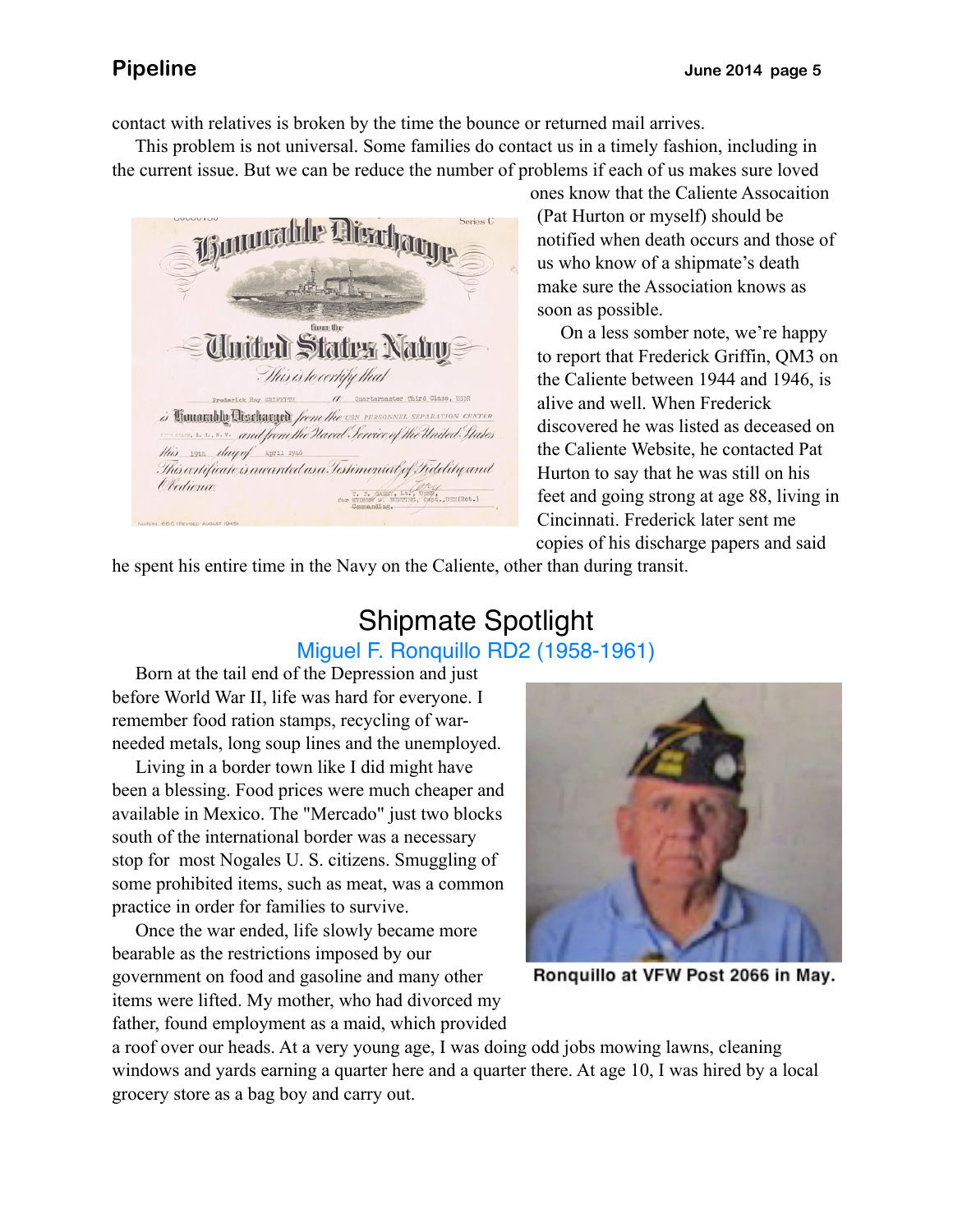As I grew older, I was given other responsibilities in other departments such as produce, dairy, stocking shelves, assisting the butcher and, in time, assistant cashier.

 During my sophomore year in high school, I got my first taste of military life when I enlisted with the Arizona National Guard. This provided some much needed extra income.

 Graduation in May of 1957 from high school brought about a change in my life. I had worked at the same grocery store for eight years, advancement was about as far as I would ever get. My enlistment with the National Guard ended. I pondered as to what I was going to do with the rest of my life.

 A U.S. Navy poster at the post office caught my attention and I soon visited the recruiter and immediately signed up for four years. In September of that year I was sent to the recruiting office in Phoenix where I got my physical and was sworn in. The next day I was bound for San Diego with 16 other recruits.

 Basic mandatory boot camp for me lasted only one week. The Recruit Drum and Bugle Corp was seeking recruits with musical talents. Having played drums in the high school band, I applied for admission and after an audition I was soon marching with Company 4006 Drum and Bugle Corp. Being a member of the D&B had its privileges. It got me out of being trained as a regular recruit. I could walk to my classes instead of marching with a recruit company. I chose the classes I needed to attend and best of all I could go to the head of the line at mess halls.

 Unfortunately, all good things always come to an end and soon my 16-week period of boot camp ended. I was assigned to Radar School in San Diego and then sent to Great Lakes for secondary training in Fleet Air Defense. Once complete,d I was shipped back to Treasure Island in San Francisco for damage control training.

 In March of 1958, I received orders to report to the USS Caliente AO-53. As I boarded the ship in Long Beach, it was weighing anchor and soon heading out to sea. Thus began the first of my five cruises to WestPac. The sea was new to me. I had grown up in the dry and hot Sonoran Desert full of sand and cacti where water is almost nonexistent. I was sea sick as soon as we were past the Long Beach breakwater.

 Three days later a boatswain brought me some salt crackers and oranges, which I was able to hold down. Soon I was able to go topside and view the vast Pacific Ocean for the first time. I soon acquired my sea legs and in time was bragging, "that if it was too rough for fish, it would be too rough for me."

 Attesting to that fact, I weathered several typhoons in the South China and Philippine seas during service on the Caliente. We visited the usual ports of call in Hawaii, Philippine Islands, Japan, Formosa, Hong Kong, Alaska and several islands like Guam and Okinawa in the Western Pacific. There are many memories of shore visits to all those places. I have shared some of those experiences in articles in the Pipeline (Cruise around the world canceled,

Dragon Boat Race, North to Alaska, Caliente keel plates buckled, The Rito Hernandez Story, and two "Letters To The Editor" dated October 2004 and April 2012.)

 Caliente visited the usual ports of Los Angeles, Long Beach, San Francisco and San Diego. San Pedro was the favorite to my shipmates and I. We would always go ashore together, for it was our home away from home with Beacon Street as our watering hole.

 Being a radar apprentice, I was assigned to the Radar Gang. Standing watch was at times boring and monotonous for we steamed independently for days with nothing to see on radar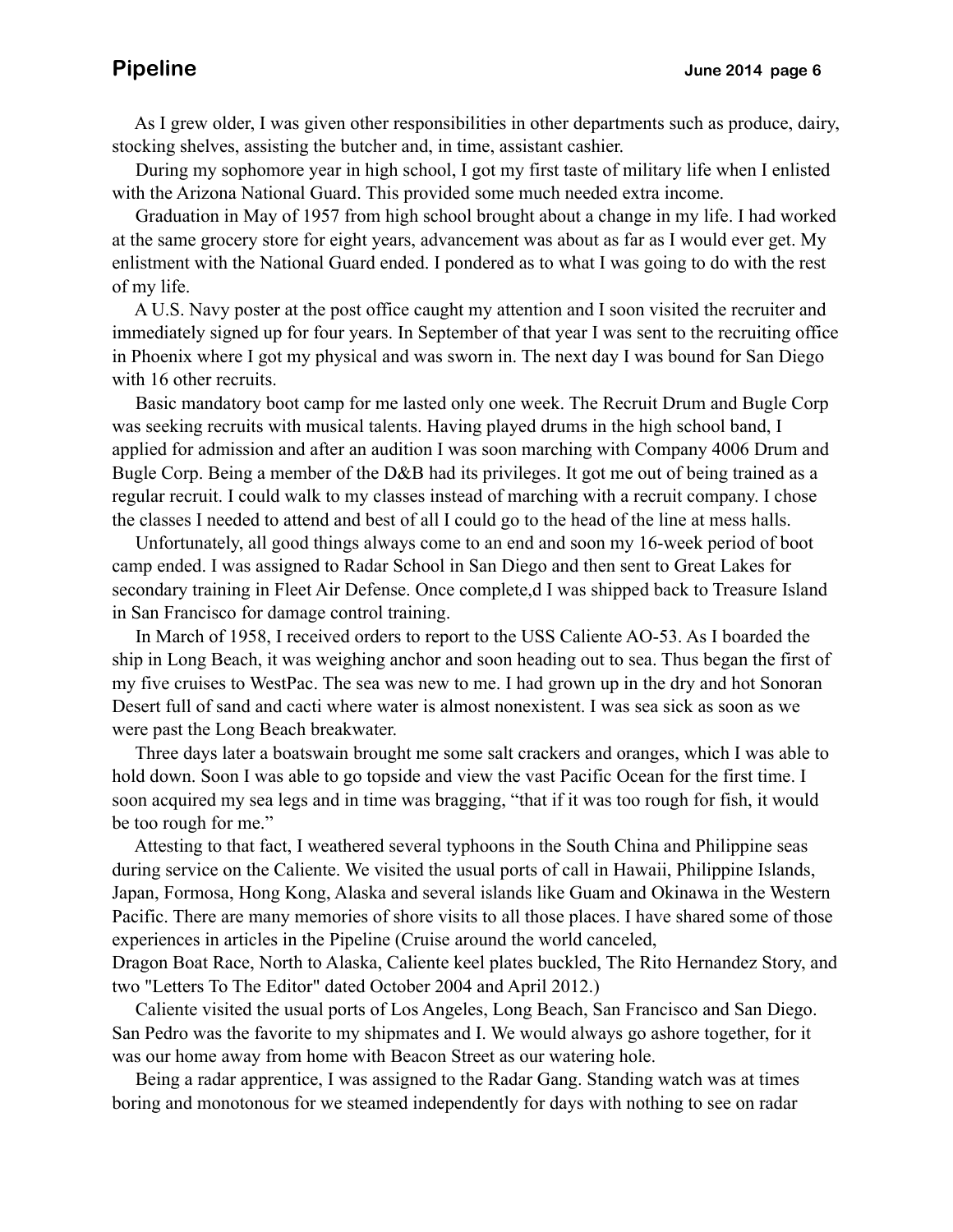except a passing distant ship or high flying aircraft. Replenishment operations sometimes lasted many hours in all kinds of weather. Fueling a carrier, cruiser and several destroyers was a common operation. At one replenishment, we refueled two carrier groups, which lasted just under 24 hours and depleted our NSFO tanks.

 Initially my duty station during replenishment was tending the phone line between the Caliente and the ship on the starboard side. After I made 3rd Class, I was assigned radar operator duties in CIC. During the Anchor Detail entering port, I was on the Bridge Radar. In General Quarters mode, I was on the Surface plot. I took the test for 2nd class, with results not arriving until a week before I was scheduled to leave the ship to be discharged into civilian life.

 When we began my fifth cruise we left Long Beach bound for WestPac with the entire crew in great spirits. Scuttlebutt had it that we were headed for a round-the-world cruise, which meant Suez Canal, Meditenanean Sea and its ports of call, Atlantic Ocean, Panama Canal and back to our home port in Long Beach.

 After concluding numerous replenishment operations in the South China and Philippine seas, we navigated through the Malacca Straits after visiting Singapore and steamed into the Indian Ocean. To our disappointment we were recalled and ordered toward the Taiwan Straits and Formosa. The Chinese and Taiwanese were squabbling over territorial rights.

 What a laugh of an assignment. We were not there to replenish ships. We were there to take the place of a destroyer on radar picket duty. For several days we steamed north and south, back and forth in the strait serving only as a moving target for fire control radar on the Chinese mainland until relieved by a destroyer several days later. Sadly upon completion of that duty, we steamed 090 back to our home port of Long Beach.

 Long hours on replenishment or on watch are faint memories of bad times. Mostly I remember the good times with shipmates on shore leave, traveling and visiting strange and exotic places. Most of all are the many memories enjoying night life in pubs and entertainment spots. I still have a cruise book and an album full of photos to remind me of those unforgettable memories.

 The four-year enlistment went by quickly. The yearning to go home was stronger then the call of the sea. Upon discharge I returned home and soon found employment in the local police department as a radio dispatcher. I requested transfer to the field and was soon assigned to the patrol division. I was promoted to sergeant six months later. A year later I was assigned to the detective division and several years later made lieutenant. In 1975 I was promoted to captain.

 Unfortunately, small town politics created many problems and I resigned in late 1978. Politicians do not know the difference between written law and their personal agendas. I was hired immediately by American Smelting and Refining Company as a laborer and went to work in the Mill for two years. Low copper prices brought about reduction of crews and I was transferred to the Mechanical Department until I was laid off in 1986.

 I attended Automotive Mechanics School under a federal rehabilitation program for a while, but commuting to school in Tucson was too much. I found employment working for the local school district as a security guard. In 1997, I applied for a position working security for U. S. Customs at the Nogales Port of Entry. I was hired and given the supervisor's post, a position which I held until I retired in 2003.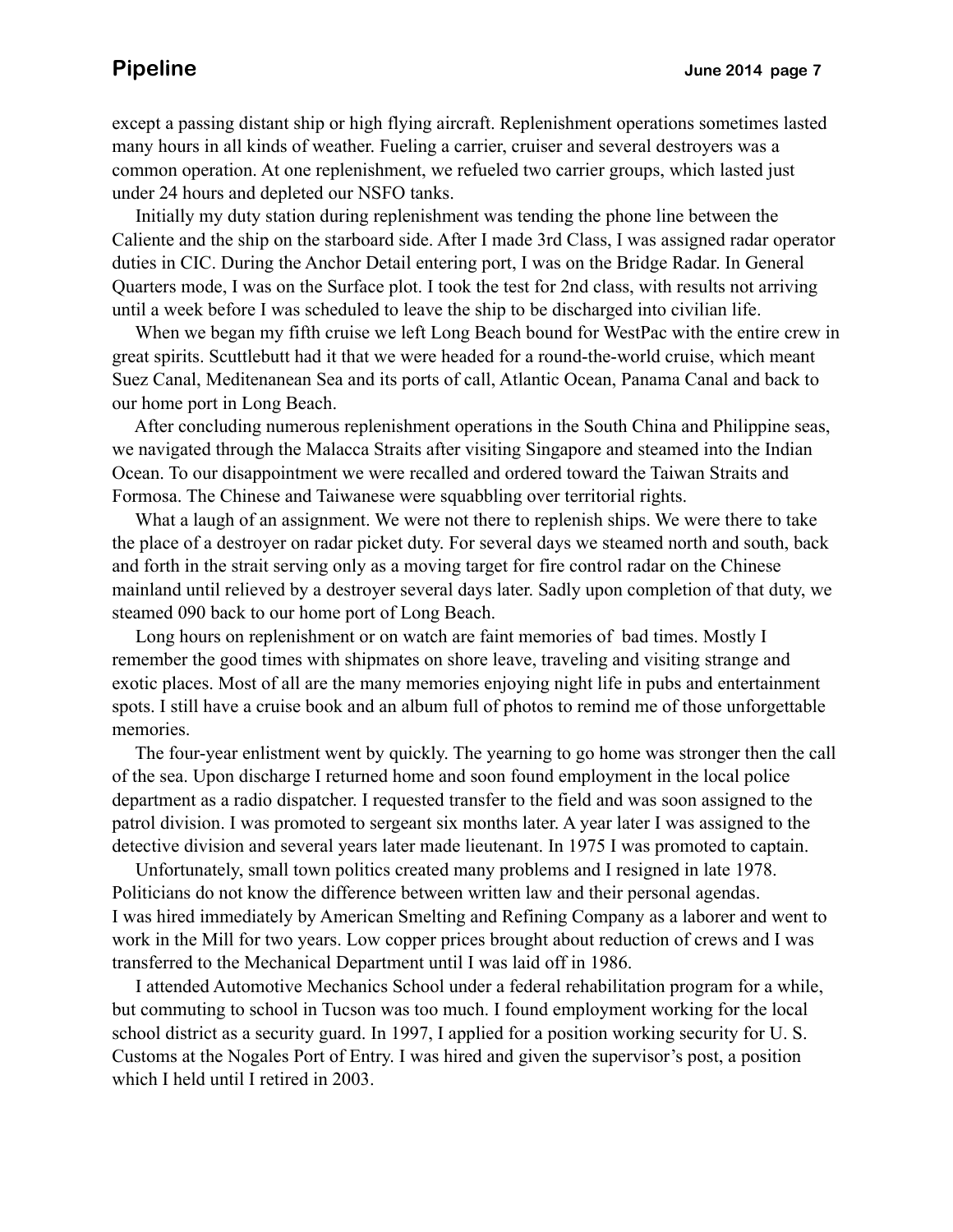I married my wife Julia in 1969 and we had five wonderful children (Elizabeth, Miguel Jr., David, Karla and Ina). Life as usual gave us many trials and tribulations, but also many good times and triumphs. We bought a house on top of a hill overlooking Monte Carlo, Nogales and Mexico three miles away.

 My children in time grew up and left home for college. All have graduated from the University of Arizona and are enjoying life in their chosen field of endeavor, some have married and have children of their own and are prospering in life.

 With retirement came a new change to my life. I chose not to sit in a rocking chair looking out the window at the passing clouds. I became very active with American Legion where after being elected to several minor posts, I was appointed adjutant and finance officer, a position which I have now held for seven years. Veterans of Foreign Wars appointed me as post adjutant also. (editor's note: Miguel was installed for a new term as adjutant in May.)

 I have served as committee chairmen for the Veterans Day Parade and Ceremony and the Memorial Day activities at our local Veterans Memorial Cemetery for eight years.

 Some of my veteran comrades want me to run for City Council. But I am reluctant to do so. Politics in my home town are no different today then they were in 1978 when I resigned from the Police Department. I keep telling them that I can not be a politician "my head is too big to fit up my posterior."

 My wife passed away in 2012, leaving a very large void in my life. Life has to continue and providing good health and longevity, I hope to continue living life one day at a time, doing what I am doing now and looking forward to seeing the sun rise every day.

# **Memories A lesson learned**

### By Shelby Sanders, EN2, 1962-65

 When the Caliente collided with USS Nereus (AS-17) in October 1963, I was an engineman in A Division. My GQ station was No. 1 pump room emergency diesel fire pump forward, 30 feet down between the anchor room and AVGAS tanks (or between AVGAS and jet fuel tanks).

 Just before the collision, I had slipped back to the mess deck for a break. I had been in the pump room seems like several hours. It was also my UNREP station and I was taking a big risk leaving. I just sat down at a table when the alarm was sounded. I quickly went forward double timing on the port side of the well deck. About half way, I felt the ship shaking and saw sparks everywhere on the starboard side.

 Then I really took off, up and over forward berth quarters and on forward well deck in plain view of the bridge. Down the ladder (straight down), fired up the engine and reported in.

 I just knew I was facing court-martial and brig time or dishonorable discharge. I figured the captain might have seen me but nothing was ever said.

I never left station after that.

 Recipients of the print edition may want to use a photocopy of page 10 to sign up for the reunion so they can keep the tentative schedule on page 9.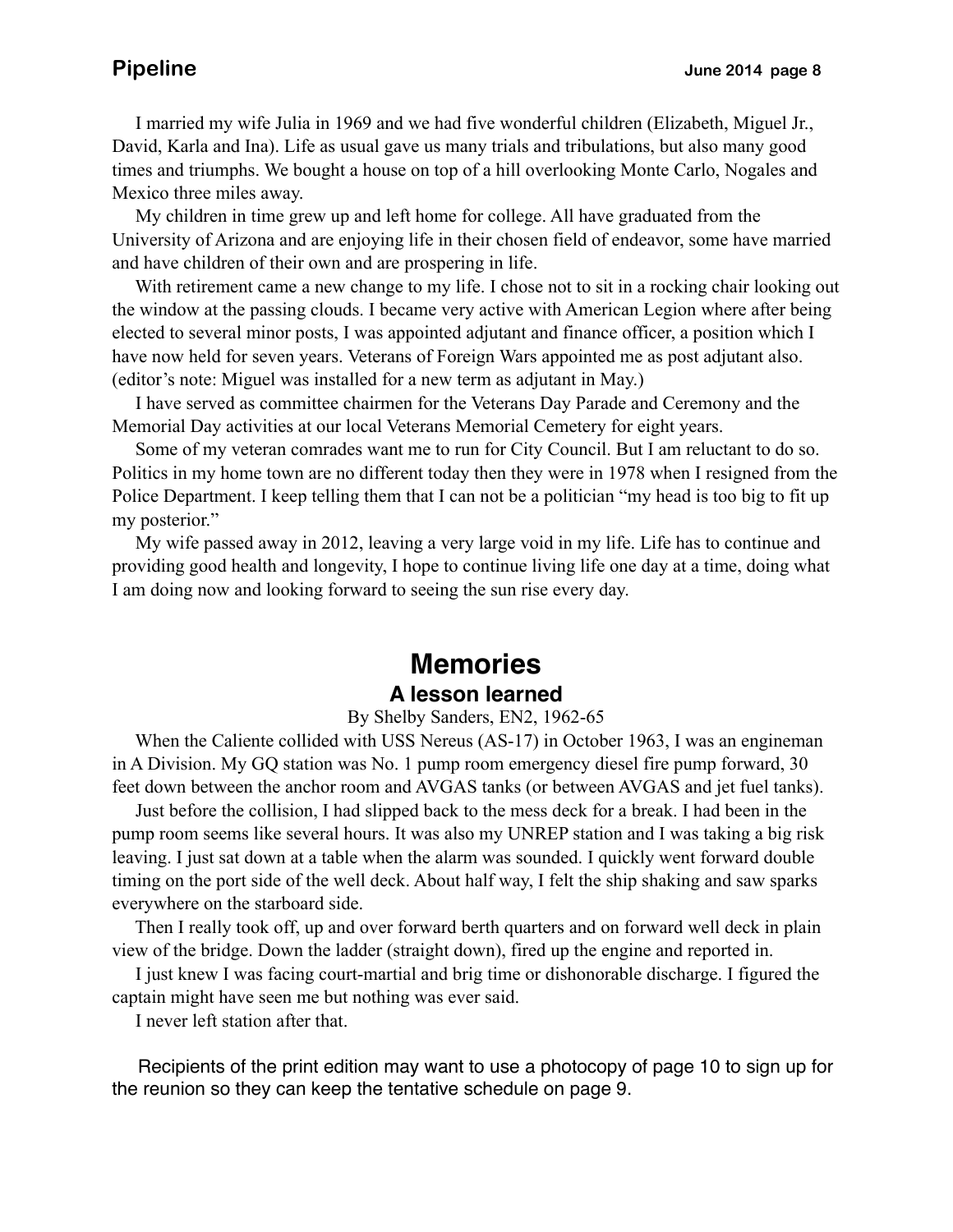

# **USS CALIENTE CHICAGO REUNION**

### **Thursday 4 Sept. 2014 – Sunday 7 Sept. 2014**

### **Hyatt Regency Chicago**

 Reservations can be made at the Hyatt Regency, Chicago at 151 E. Wacker Dr. by calling 888-421-1442 and identifying yourself as part of the USS Caliente Reunion. You may also call (non toll free) 402-592-6464. Or online at [https://resweb.passkey.com/go/USSCalienteReunion.](https://resweb.passkey.com/go/USSCalienteReunion) The group rate is \$159.00 plus 16% state and local taxes. The cutoff date for reservations is Monday 4 Aug. 2014. Cancellations must be made seventy-two (72) hours prior to your arrival date. The rate is good for two days prior to the reunion and one day after (2 Sept. through 7 Sept.).

### **Agenda for the Reunion**

### **Thursday 4 September**

- a) Hotel check-in
- b) 3:00 PM until 6:00 PM Reception (hors d'oeuvres will be provided)

### **Friday 5 September**

Free time

### **Saturday 6 September**

- a) 9:00 AM Annual business meeting
- b) Free time until banquet
- c) 6:30 PM Social gathering in banquet room
- d) 7:00 Dinner

### **Sunday 7 September**

a) Farewells and Goodbyes (location TBD)

 Please return a copy of the "sign-up sheet" on the next page to: USS Caliente Association, c/o Pat Hurton, 156 Greenfield Drive, Chico, CA 95973-0185.